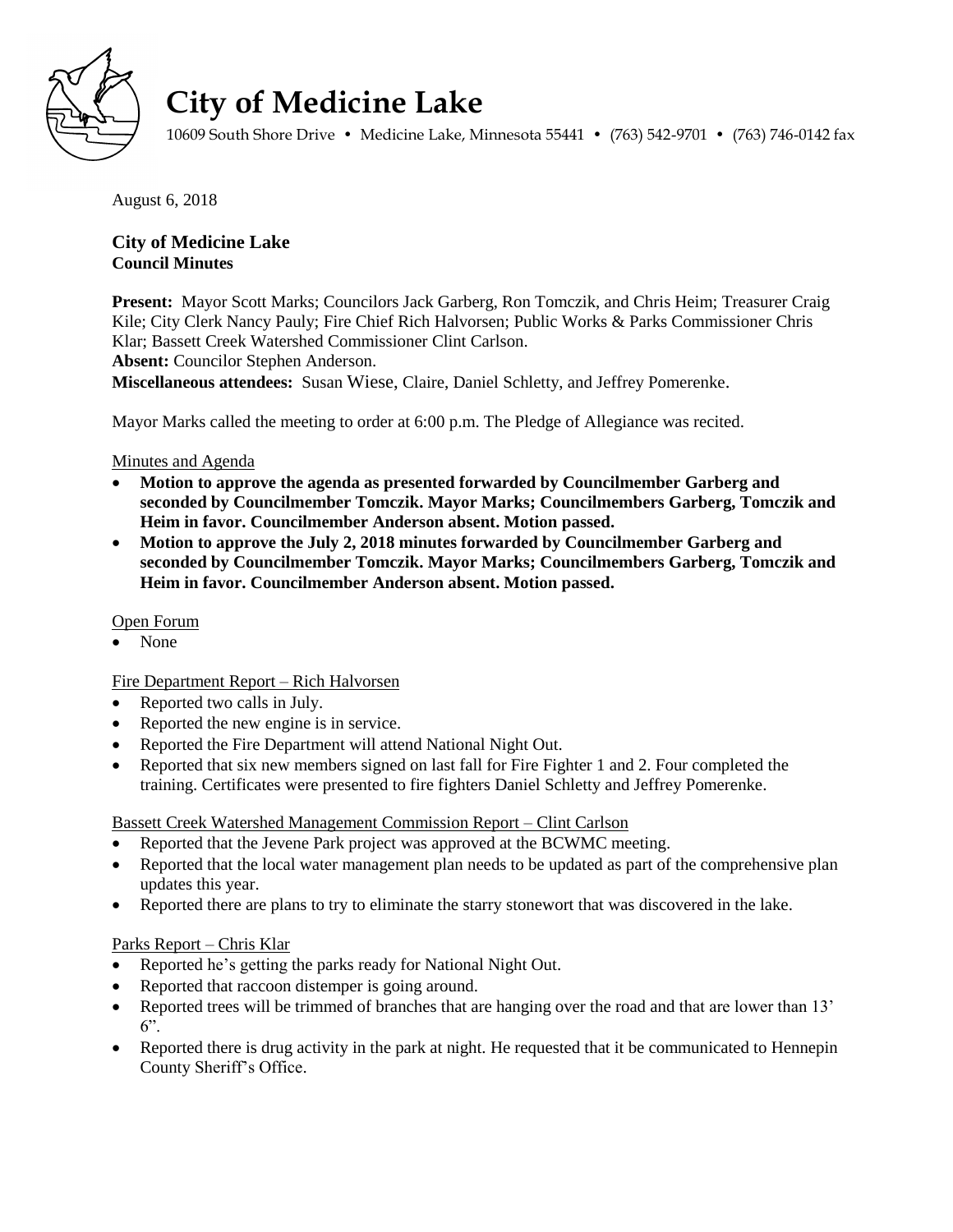## Treasurer's Report – Craig Kile

- Receipts in reporting period: \$283,770
- Receipts year to date: \$338,104
- Disbursements in reporting period: \$106,156
- Disbursements year to date: \$491,853
- **Motion to approve the summary spending, receipts and cash balances through August 5, 2018 forwarded by Councilmember Garberg and seconded by Councilmember Heim. Mayor Marks; Councilmembers Garberg, Tomczik and Heim in favor. Councilmember Anderson absent. Motion passed.**

#### **Officer Reports:**

#### Councilmember Garberg

Reported the cracks in the street will be sealed. May do some milling and filling.

## Councilmember Tomczik

 Reported he received information about a revised recycling ordinance. He believes we are in compliance, but will confirm.

#### Councilmember Heim

- Reported that the sewer project is done. SEH confirmed that all of the videos have been reviewed and all of the samples tested and everything is fine. The JC Dillion portion of the project came in \$5,000 under budget. The SEH portion is coming in \$6,000 over budget.
- Reported he is looking into whether we can get any reductions in the I/I charges.
- Reported he has a good process in place with the city inspector to get sewer permits.
- Reported we are eligible for \$32,000 in I/I grant money. The pool of money has grown so we'll get more money.

#### Councilmember Anderson

• No report.

#### Mayor Marks

- Reported that we have a new white board at City Hill provided by Ted Hoshal.
- Reported National Night Out is tomorrow night.
- Reported the deadline is August  $14<sup>th</sup>$  for filing for city elections.
- Reported there was an incident with an event at The Hutton House on Saturday involving public urination. 911 should be called to handle these situations.

#### Unfinished Business

None.

#### New Business

- **Motion to approve resolution 18-06 appointing election judges for the August 14, 2018 primary election forwarded by Councilmember Garberg and seconded by Councilmember Heim. Mayor Marks; Councilmembers Garberg, Tomczik and Heim in favor. Councilmember Anderson absent. Motion passed.**
- Councilmember Garberg said the city owns the property at 6 Colonial Circle and asked whether the city would be interested in selling it. It is a buildable lot. Council was open to exploring ideas. Councilmember Garberg will talk with Brad Scheib about what can be done with it.
- Because of Labor Day, the September council meeting will be on Monday, September  $10^{\text{th}}$ .